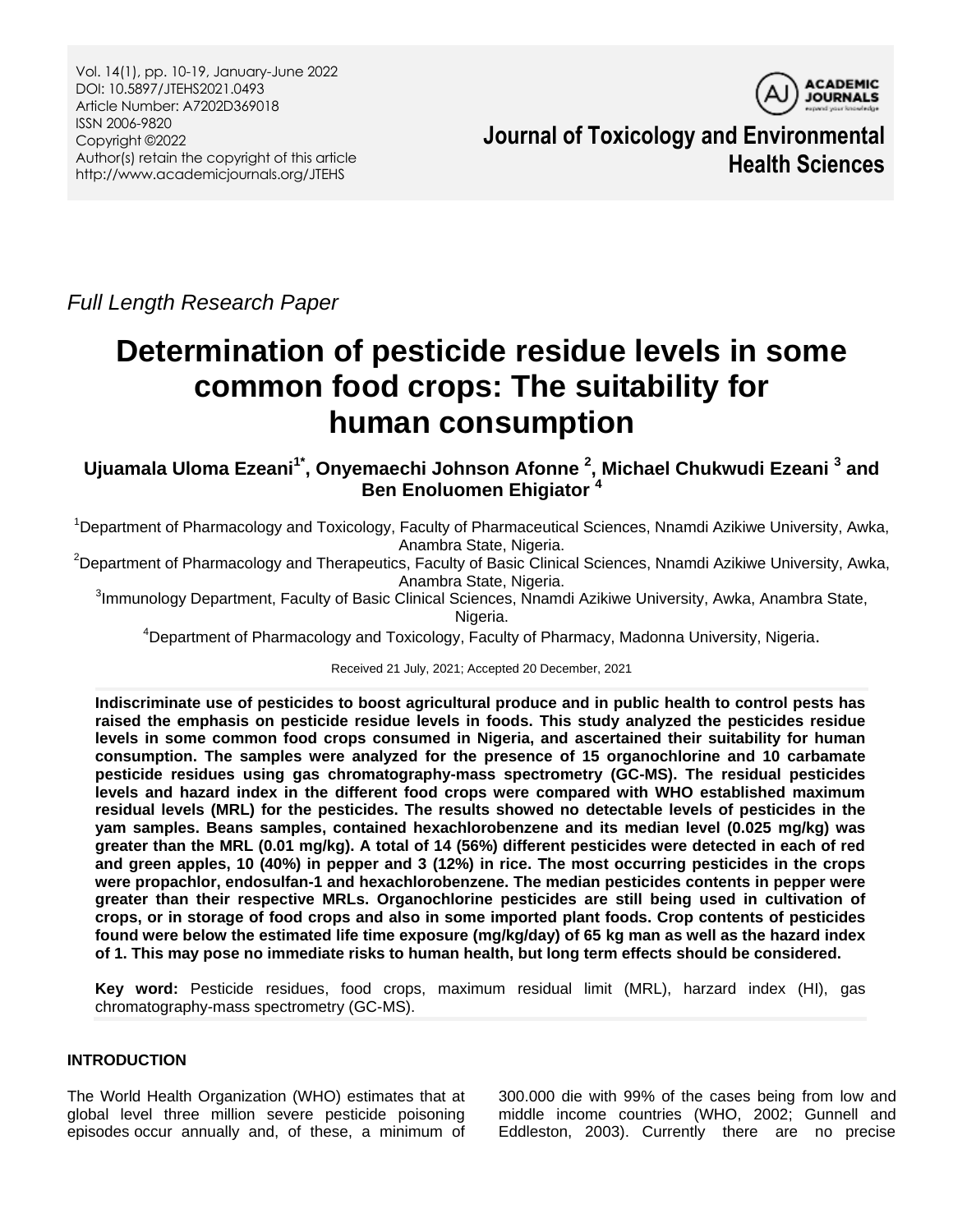estimates of the health impacts resulting from longer-term exposure to pesticides. The need to ensure local agricultural production and food security in low and middle income countries and simultaneously protect the population against the health impacts following exposure to pesticides have emerged as a major global public health challenge. Although the benefits of pesticides cannot be overstated, their use raises a number of health concerns such as potential toxicity to humans and other animals that are exposed to them and these health effects may be acute or chronic (Sanborn et al., 2007; Damalas, 2009). Pesticide exposure can cause a variety of adverse health effects ranging from simple irritation of the skin and eyes to more severe effects such as affecting the nervous system, mimicking hormones causing reproductive problems and cancer (Ikpeme et al., 2016; EPA, 1999). Also a 2007 systematic review found that "most studies on non-Hodgkin lymphoma and leukaemia showed positive associations with pesticide exposure" and thus concluded that cosmetic (non commercial) use of pesticides should be decreased (Bassil et al., 2007). Strong evidence also exists for other negative outcomes from pesticide exposure including neurological, birth defects, foetal death (Sanborn et al., 2007), and neuro-developmental disorder (Jurewicz and Hanke, 2008). Also pesticide use raises a number of environmental concerns and thus a potent source of exogenous molecules such as chemical associated molecular pattern (CAMP). These exogenous molecules have been associated with immune complex formation, which is a potent source of chronic inflammation especially when it persists (Ezeani et al., 2017). Over 98% of sprayed insecticides and 95% herbicides reach a destination other than their target species, including nontarget species, air, water and soil (Lovanh et al., 2012; Miller, 2004). Pesticides are one of the causes of water pollution; some are persistent organic pollutant and contribute to soil contamination (Miller and Spoolmal, 2012). Pesticides are toxic in nature and do not differentiate between targeted and non-targeted species (Lama, 2008; Bolognesi and Merlo, 2011). Some farmers may lack this knowledge and their ignorance may hamper the need for essential subjection of the pesticides to safe and judicious use (Enserink et al., 2013; Recena and Caldas, 2008). Due to injudicious and indiscriminate use of pesticides, many accidents have occurred in different parts of the world and presence of pesticides in foods, fruits, vegetables and even in mother's milk is a matter of grave concern (WHO, 2002). In addition, pesticide use reduces biodiversity, reduces nitrogen fixation, contributes to pollinator decline, destroys habitat (especially for birds), and threatens endangered species

(Walter, 2009).

Pesticide residue refers to the pesticides that may remain on or in food after they are applied to food crops( Wolde and Abirdew, 2019). The levels of these residues in foods are often stipulated by regulatory bodies in many countries such as WHO, NAFDAC, Codex Alimentarius commission, etc. Exposure of the general population to these residues most commonly occurs through consumption of treated food sources, or being in close contact to areas treated with pesticides such as farms or lawns around houses (Damalas and Eleftherohorinos, 2011). Many of these chemical residues, especially derivatives of chlorinated pesticides, exhibit bioaccumulation which could build up to harmful levels in the body as well as in the environment (Walter, 2009). Persistent chemicals can be magnified through the food chain, and have been detected in products ranging from meat, poultry, and fish, to vegetable oils, nuts, and various fruits and vegetables (Grewal, 2017).

Heavy environmental contamination by petroleum, its by-products and pesticides due to indiscriminate use by some farmers in developing countries with little or no knowledge about these chemicals, in their quest for large farm produce, have opened a wide door for pesticides threat to human health. Some of these farmers have ignorantly but successfully controlled these insects and weeds by spraying pesticides directly on crops to kill the parasites that compete with their crops pre-and postcultivation. Though these pesticides have been in use in our locality but there is paucity of data on the types of pesticides used, their dietary intake studies and their risk assessment process in our local food crops; hence, the need for this study, which importance should not be over emphasized (Awofadeji, 2008). Based on these, it becomes pertinent that these farm produce: Apple {red and green}, Rice {foreign and local}, Beans {white and brown}, Pepper {dry and fresh}, Yam {local and imported from north} are subjected to continuous check to ascertain their suitability for human and animal consumption.

The aim of this work is to determine the pesticide residues levels in some common food crops so as to evaluate their suitability for human consumption.

## **MATERIALS AND METHODS**

## **Sampling site**

Food crops including Apple {red and green}, Rice {foreign and local}, Beans {white and brown}, Pepper {dry and fresh}, and Yam {local and imported from north} were collected from five different major markets in Nigeria for pesticide residue analysis. The food

\*Corresponding author. E-mail: ujuamala@yahoo.com.

Author(s) agree that this article remain permanently open access under the terms of the Creative Commons Attribution [License 4.0 International License](http://creativecommons.org/licenses/by/4.0/deed.en_US)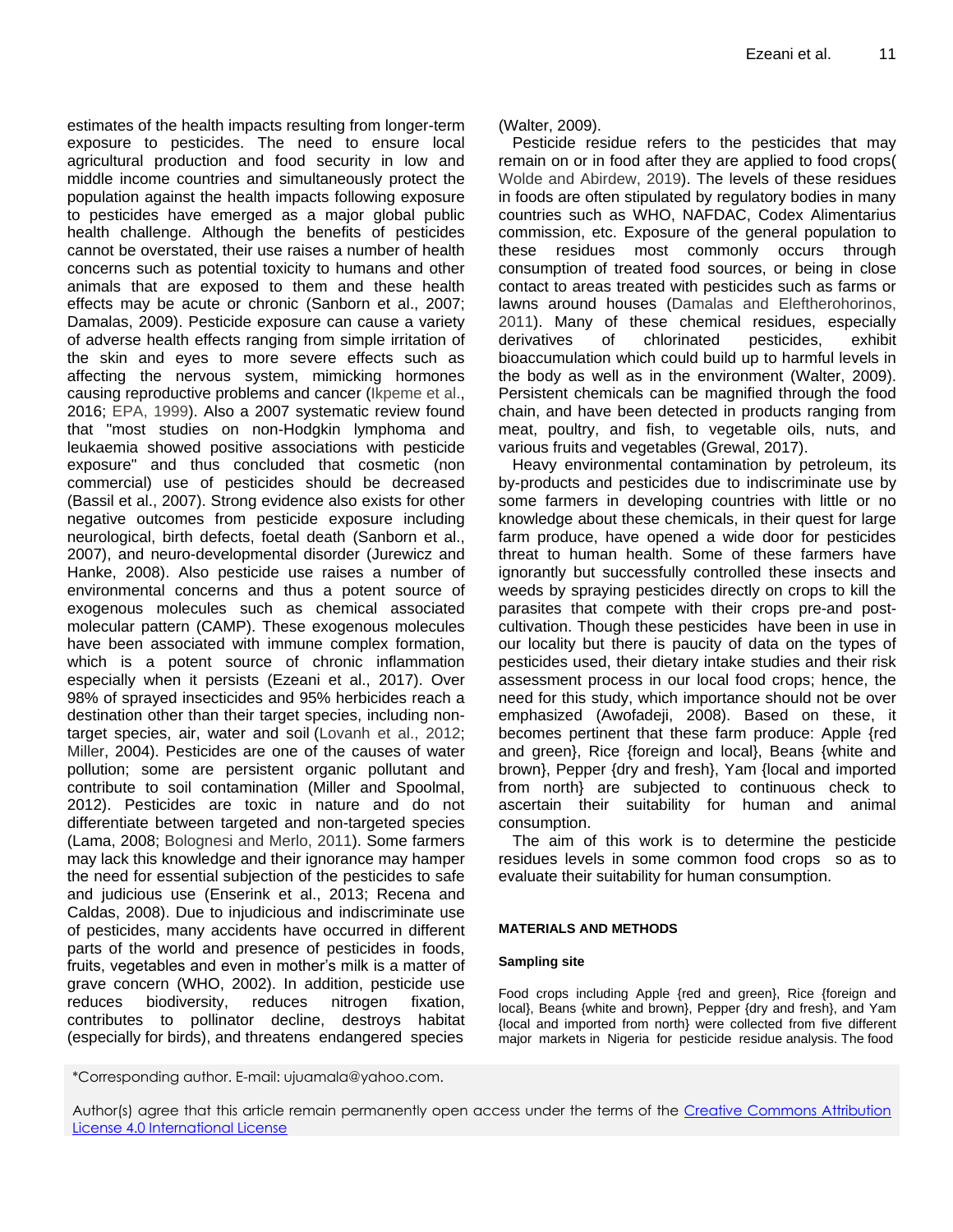crops were purchased from their sellers in the open air market the same way as the local buyers get the food crops for consumption.

#### **Sample selection**

A total of 50 samples of five (5) groups of food crops were selected randomly from five different markets for this study (namely: Ose, Ochanja, Relief, head bridge and main market) in Onitsha, Anambra State, Nigeria. The different types of food crops were sub grouped as follows: apple (green and red types); yam (local yam cultivated within Onitsha area, and yam supplied from the Northern part of Nigeria); beans (white and brown species); rice (local rice cultivated in Nigeria, and foreign rice - imported from outside Nigeria, mainly Thailand); and pepper (fresh and dried types). These food crops are among the most commonly consumed crops in Africa including Nigeria. Each sub group is made up of 5 samples, each from the five (5) different markets, thus, total of 10 samples were collected for each group. Following the description of Thai Agricultural Standard (2008), the weight/kg of the samples are as follows: Apple (green type,1.4 kg and red type, 1.2 kg); Yam (local yam cultivated within Onitsha, 1.7 kg and yam from northern part of Nigeria, 1.6 kg); Beans (white specie, 1.4 kg and brown species, 1.4 kg); Rice (local rice, 1.8 kg and foreign rice, 1.8 kg) and Pepper (fresh type, 1.4 kg and dried type, 1.6 kg) (TAST, 2008).

## **Sample handling**

The fresh food samples (red and green apples, and fresh pepper) were wrapped separately in a foil to prevent contamination, while the yam was pealed before wrapping and sent to the laboratory the same day. The dried food samples (rice, beans, dried pepper) were wrapped in black nylon bag. All the wrapped fresh food samples were stored at 4°C before processing (Wallace et al., 2003).

#### **Pesticide analysis**

Twenty five pesticides from two groups of pesticides were analyzed in the food samples using Gas chromatography-mass spectrometry (GC-MS) (Perkin Elmer Clarus 500 GC-MS) (Lehotay and Mastovska, 2011). These include: Carbamates: eptam, sutan, vernam, ordram, propachlor, ro-neet, treflan, balan, tilliam, and simazine; Organochlorine: tetrachloro-m-xylene, αbenzenehexachlorides, β-benzenehexachlorides, γbenzenehexachlorides, δ-benzenehexachlorides heptachlor, aldrin, endosulfan-1, δ-chlordane, α-chlordane, dibromochloropropane, hexachlorobenzene, cis-dillate, 2,4,5,6-tetrachloro-m-xylene, and hexachloropentadiene.

#### **Sample processing**

The laboratory blender was decontaminated with acetone and then rinsed with water (EPA,1994). Later the compositing and homogenization (Mixing) of the samples were carried out using the clean laboratory blender. The homogenized samples were put in amber coloured bottles after sieving and extracted with 10 ml of methanol. The extracted samples were taken to K-D apparatus and concentrated. 2 µl of the concentrate was collected with gas tithe syringe into the GC-MS for pesticides analysis.

The following specifications of the GC-MS protocol were met for each of the classes of analytes. For the carbamates, the column used was elite 35. The initial oven temperature was 120°C which was held for 1 min for the sample to vaporize and pass through the

columns. The rate at which the temperature increased was 8.5°C min<sup>-1</sup>, and then when the temperature reached 285°C, the runs end. For the organochlorine pesticides, the column used was elite CL pesticides. The initial oven temperature was 80°C which was held for 1 min for sample to vaporize and pass through the columns. The temperature increased at the rate of 10°C min<sup>-1</sup> till it reached 300°C. The temperature was held for 15 min for it to cool down to initial temperature, then the analysis ends. The results were read through the computer connected to the GC-MS.

#### **Determination of life time exposure (mg/kg/day)**

The estimated life time exposure (ELTE) was derived by multiplying residual pesticides level obtained by analysis in each food material by the food consumption rate (kg/day) and dividing by the average adult body weight as stated in the formula that follows (Akoto et al., 2015; Wang et al., 2011). The average adult body weight of 65 kg was used for the study. This was the average body weight of adult Nigerians residing in Calabar, South South Nigeria, as reported by (Igiri et al., 2009).

The per capita food consumption rates (mg/day) of the following food crops: yam 89.5, beans 0.1, pepper 5.4, apple 0.3, and rice 103.4 (WHO/FAO, 2010a) were used for the derivation of the life time exposure.

ELTE = Pesticide residue level (mg/kg)  $\times$  Food consumption rate (kg/day) / Body weight (kg)

#### **Determination of the hazard index**

In adults, it was estimated as ratios between pesticide exposure doses and the reference doses which are considered to be safe levels of exposure over the life time (Reffstrup et al., 2010).

Hazard Index = Estimated pesticide exposure doses / MRL (as determined by WHO/FAO)

#### **Statistical analysis**

Data were analyzed using the Statistical Package for the Social Sciences (SPSS) version 20.0. Descriptive statistics was done with the use of bar charts and line graphs of the median values of the variables, while inferential statistics was done by using the unpaired t-test. The level of significance was chosen as 0.05.

# **RESULTS**

## **Red and green apples**

Out of the twenty five pesticides from two classes of pesticides (Organochlorines and Carbamates) tested for in subgroups of different food crops, 14 (56%) were detected in each of red and green apples (Table 1). There were no significant differences ( $p > 0.05$ ) between the median levels of the pesticides detected in the red and green apples. Of these 14 pesticides detected in the apples, only propachlor was found at a level lower (0.038 mg/kg) than its maximum residue level (MRL) (0.05 mg/kg), whereas the other 13 pesticides where found at levels above their respective MRLs (Figure 1).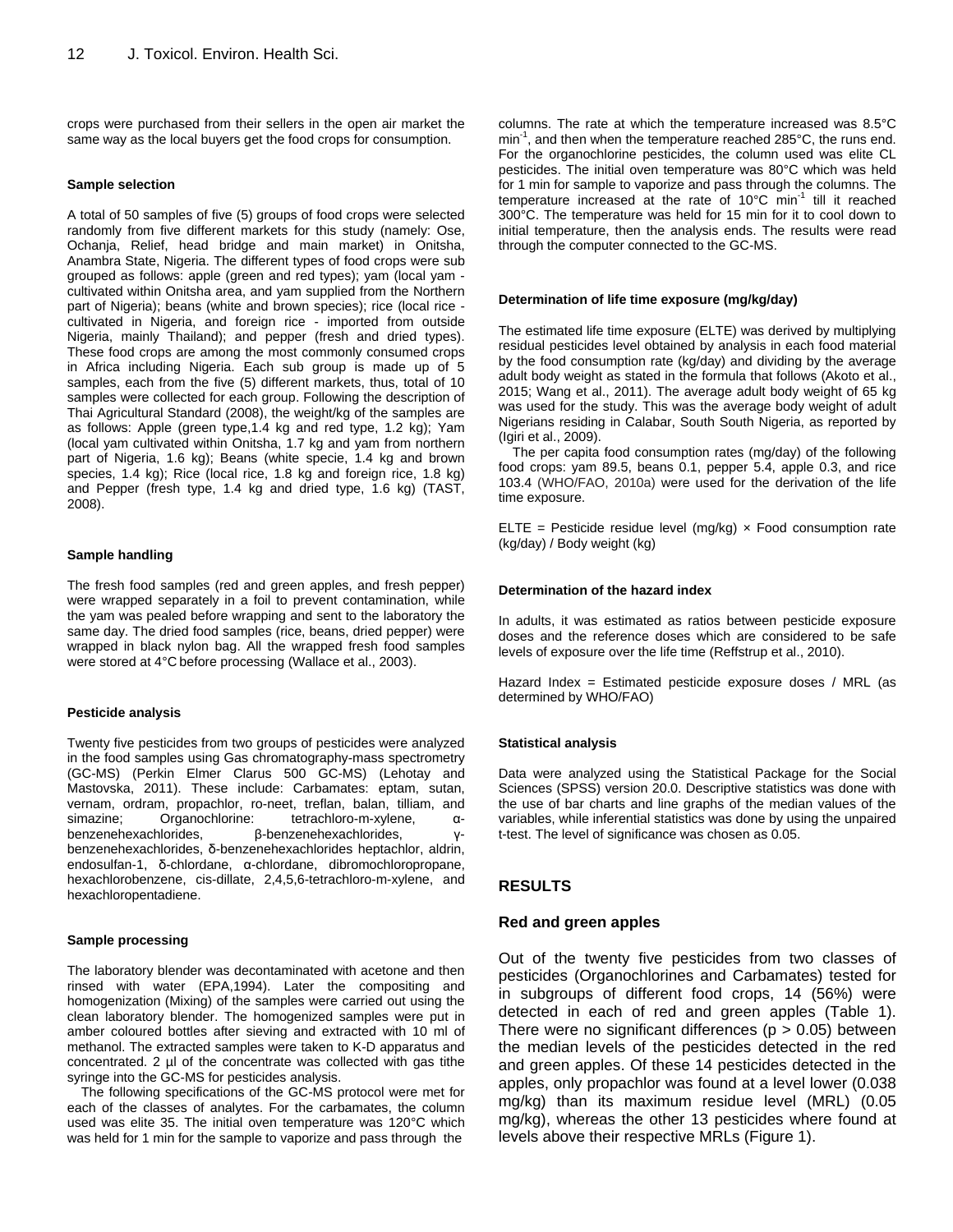

**Figure 1.** Median pesticide residue levels detected in red and green apples. Tetzylene = Tetrachloro-m-xylene; tetchloxyl = 2,4,5,6-tetrachloro-m-xylene; hexachloro = hexachloropentadiene; hexachben = hexachlorobenzene; dibromo = dibromochloropropane; bbhc = β-benzenehexachloride; abhc = α-benzenehexachloride

# **Local and foreign rice samples**

There were only 3 (12%) pesticides detected in the rice samples (Table 1). No significant differences ( $p > 0.05$ ) between the median levels of the pesticides within the local and foreign rice types. Only tetrachloro-m-xylene level (0.02 mg/kg) was found to be above the WHO MRL (0.01 mg/kg) in the rice samples, whereas endosulfan and propachlor were found at levels below their MRL (Figure 2).

# **Fresh and dried pepper samples**

The pepper samples contained 10 (40%) of the pesticides tested (Table 2). There were significant difference ( $p <$ 

0.05) between the median pesticide levels of propachlor, eptam and dibromochloropropane within the fresh and dried pepper samples. Only the level of propachlor in pepper (0.047 mg/kg) was found at a level lower than its MRL (0.05 mg/kg), whereas the rest occurred at levels higher than their MRLs (Figure 3).

## **Brown and white beans samples**

In the beans samples, only hexachlorobenzene was detected (Table 1), and the difference in median levels of pesticide was statistically not significant ( $p > 0.05$ ) in the brown and white beans types. However, the pesticide was found at a higher level (0.025 mg/kg) than its MRL (0.01 mg/kg) (Figure 4).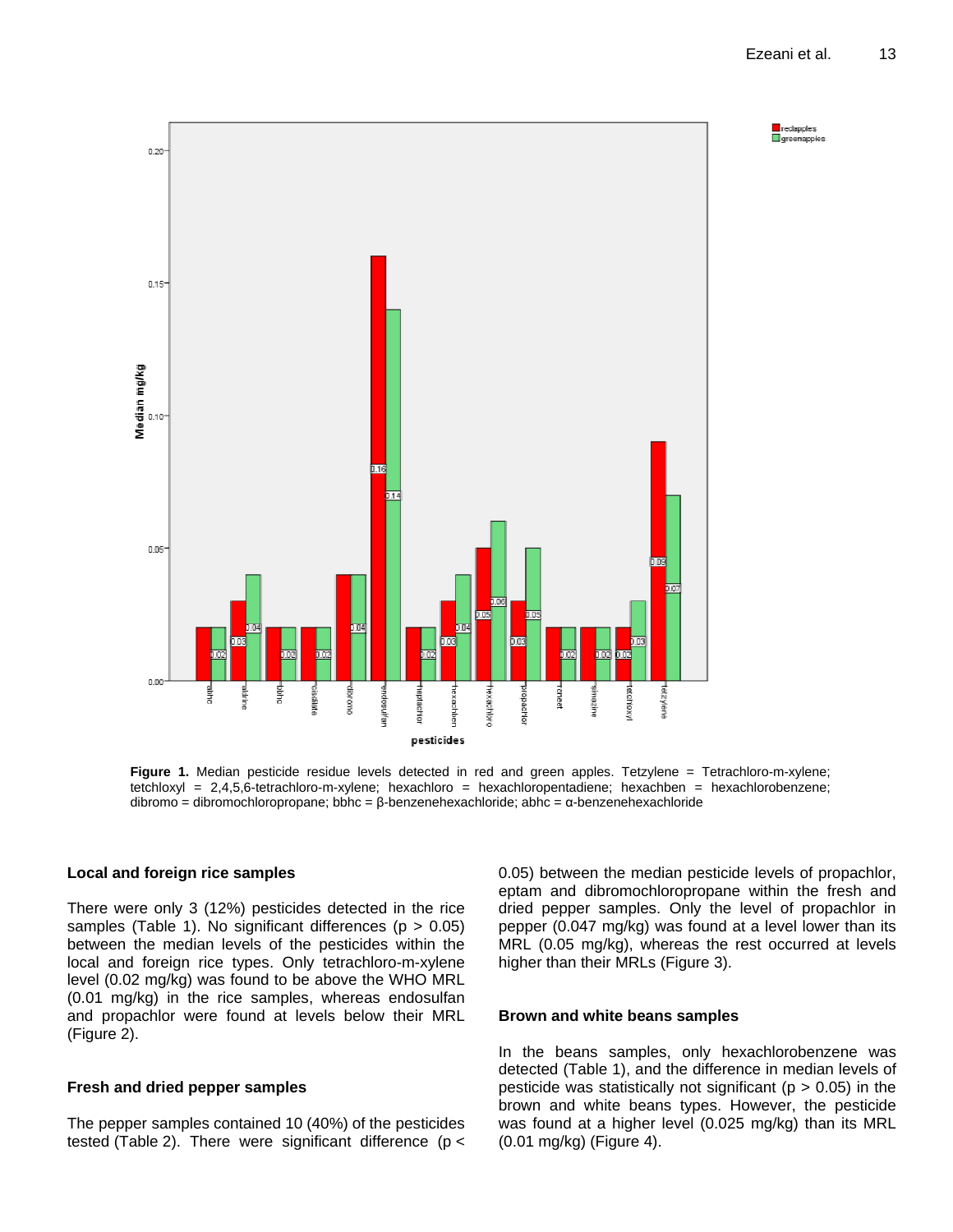| S/N | <b>Crops</b>         | No. of<br>pesticide/crop | Pesticide residues found                                                                                                                                                                                                      |
|-----|----------------------|--------------------------|-------------------------------------------------------------------------------------------------------------------------------------------------------------------------------------------------------------------------------|
| 1   | Red apple (No. 5)    | 14                       | α-BHC, aldrin, β-BHC, cisdillate, dibromochloropropane, endosulfan,<br>heptachlor, hexachlorobenzene, hexachlorocyclopentadiene,<br>propachlor, ro-neet, simazine, 2,4,5,6-tetrachloro-m-xylene and,<br>tetrachloro-m-xylene, |
| 2   | Green apple (No. 5)  | 14                       | α-BHC, aldrin, β-BHC, cisdillate, dibromochloropropane, endosulfan,<br>heptachlor, hexachlorobenzene, hexachlorocyclopentadiene,<br>propachlor, ro-neet, simazine, 2,4,5,6-tetrachloro-m-xylene and,<br>tetrachloro-m-xylene. |
| 3   | Foreign rice (No. 5) | 3                        | Endosulfan, propachlor and tetrachloro-m-xylene.                                                                                                                                                                              |
| 4   | Local rice (No. 5)   | 3                        | Endosulfan, propachlor and tetrachloro-m-xylene.                                                                                                                                                                              |
| 5   | Fresh pepper (No. 5) | 10                       | α-BHC, β-BHC, cisdillate, dibromochloropropane, endosulfan, eptam,<br>heptachlor, hexachlorobenzene, hexachlorocyclopentadiene and<br>propachlor.                                                                             |
| 6   | Dry pepper (No. 5)   | 10                       | α-BHC, β-BHC, cisdillate, dibromochloropropane, endosulfan, eptam,<br>heptachlor, hexachlorobenzene, hexachlorocyclopentadiene and<br>propachlor.                                                                             |
| 7   | Brown beans (No. 5)  | 1                        | Hexachlorobenzene                                                                                                                                                                                                             |
| 8   | White beans (No. 5)  |                          | Hexachlorobenzene                                                                                                                                                                                                             |
| 9   | Local yam (No. 5)    | Nil                      |                                                                                                                                                                                                                               |
| 10  | Northern yam (No .5) | Nil                      |                                                                                                                                                                                                                               |

**Table 1.** Different groups/subgroups of food crops and the number/types of pesticides detected in each subgroup.

# **DISCUSSION**

This study analyzed pesticide residues of some food crops in Nigeria. Some of these raw food crops are imported from various parts of the world including China and the USA. Pesticide residues are implicated in many disease conditions such as food poisoning, cancer and deaths (Awofadeji, 2008; Etonihu et al., 2011). Based on this, the need arises for regular analysis of our food samples for pesticide residues, with a view to determining how safe they are for consumption and what cautions need to be taken during food storage and preparation. This is because these pesticides have been considered useful to farmers who use these pesticides as herbicides, pesticides during cultivation and preservation of the foods. Besides, some of the users of these pesticides are not well tutored in the application and thus abuse the recommended usage.

The numerous number of pesticides found in red and green apples, could be as a result of protecting the fruit using multi-active ingredient formulations at two stages – farming and storage (Matthews et al., 2003). Despite the fuss about the ban of the use of organochlorines, this work has revealed that the abuse of organochlorine pesticides is still a global problem considering that apples and the foreign rice contain many banned organochlorine

pesticides. This report also represents the pesticides combination pattern in the food materials in this locality. Just as applied to the green and red apples, the staple foodstuffs may have been protected using multi-active ingredient formulations during farming and storage as reported by (Matthews et al., 2003). The high concentrations observed may be linked to high concentrations and repeated dose applications. This is an indication that there is inappropriate use of these pesticides by the famers or as a result of environmental pollution.

Multiple treatments of crops with pesticides characterize multi-residues in individual samples. Majority of the pesticides detected at their high concentrations, such as simazine, tetrachloro-m-xylene, α-bhc, β-bhc, heptachlor, aldrin, endosulfan-1, dibromochloropropane, hexachlocyclopentadiene, 2456-tetrachloro-m-xylene, hexachlorobenzene, cisdiallate in apple; α-bhc, β-bhc, heptachlor, endosulfan, dibromochloropropane, hexachlorocyclopentadiene, hexachlorobenzene, cisdiallate, eptam in pepper, tetrachloro-m-xylene in rice and hexachlorobenzene in beans, all were above the MRLs and this reflects inappropriate use of pesticides.

This suggests poor knowledge and practice of the usage of pesticides and agricultural practices by the farmers. However, the intensive use of pesticides may be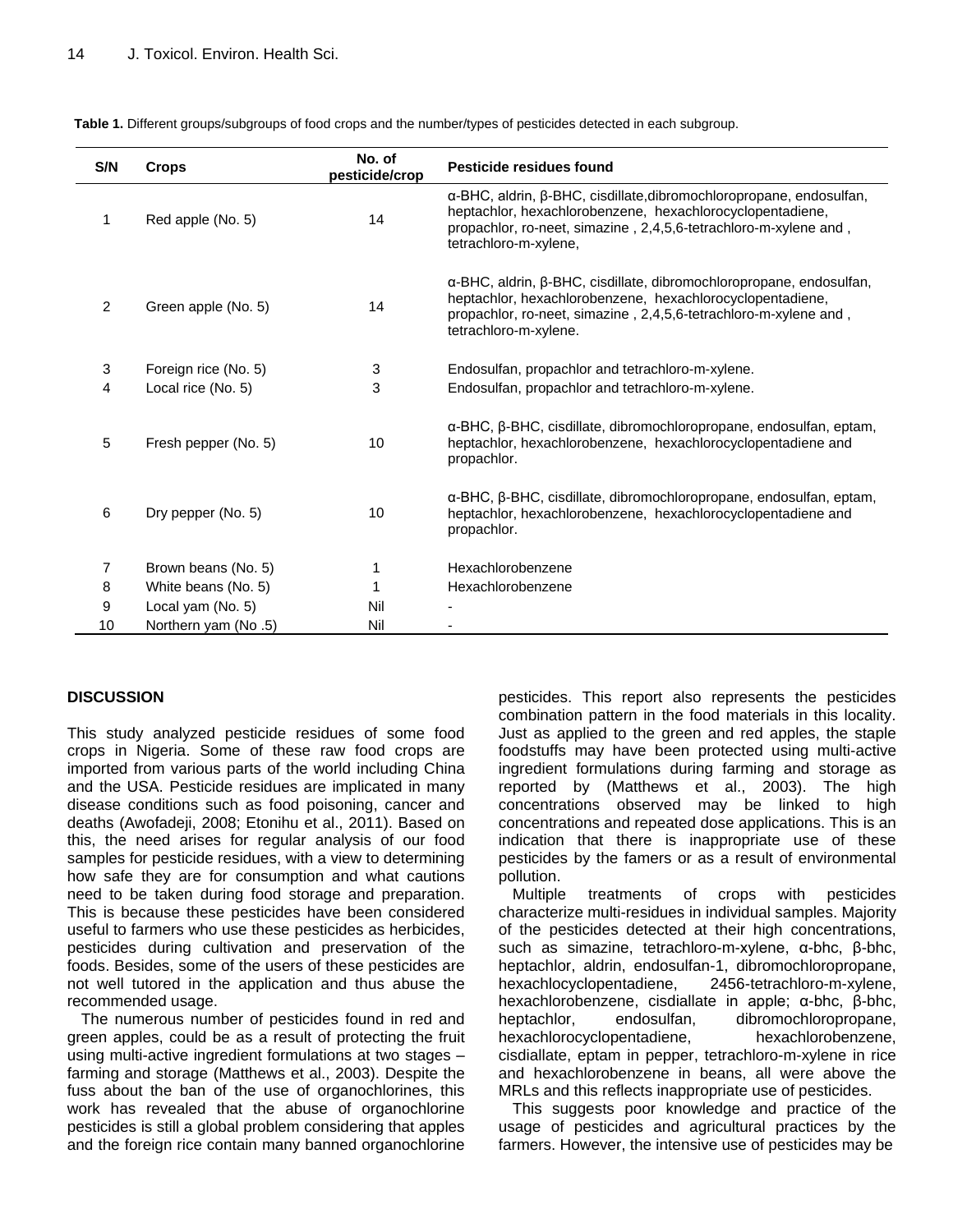

**Figure 2.** Median Pesticide Residue Levels in Local And Foreign Rice Samples. Tetzylene = Tetrachloro-m-xylene; tetchloxyl = 2,4,5,6-tetrachloro-m-xylene; hexachloro = hexachloropentadiene; hexachben = hexachlorobenzene; dibromo = dibromochloropropane; βbhc = β-benzenehexachloride; αbhc = α –benzenehexachloride.

low on farms, but the protection of by-products, in contrast, may be high. Therefore, there is every need to train our farmers appropriately. There could also be possibilities of extraneous residues as another source of contamination because lindane and to a lesser extent endosulfan are known to be persistent in the environment and thus, capable of routinely contaminating crops and food (WHO/FAO, 2010; Shem, 2001).

There are three potential sources of pesticide residues in food grains: application of pesticides to protect the growing crop, contamination of the environment by highly stable pesticides previously applied for other purposes, and application of insecticides to protect the harvested

crop during storage and handling (Obida et al., 2011). It is stressed that good storage practice combined with a high standard of hygiene are essential for effective application of grain protectant insecticides. Similarly, emphasis should be placed on the requirement to apply insecticides in accordance with good agricultural practice. Also, precaution has to be taken that no seeds dressed with pesticides are redistributed for consumption, as this can lead to serious poisoning.

The concentrations of these pesticide residues found in the samples analyzed were below the estimated life time exposure (ELTE) as well as hazard index of one (1). This work has shown that organochlorine pesticides persist in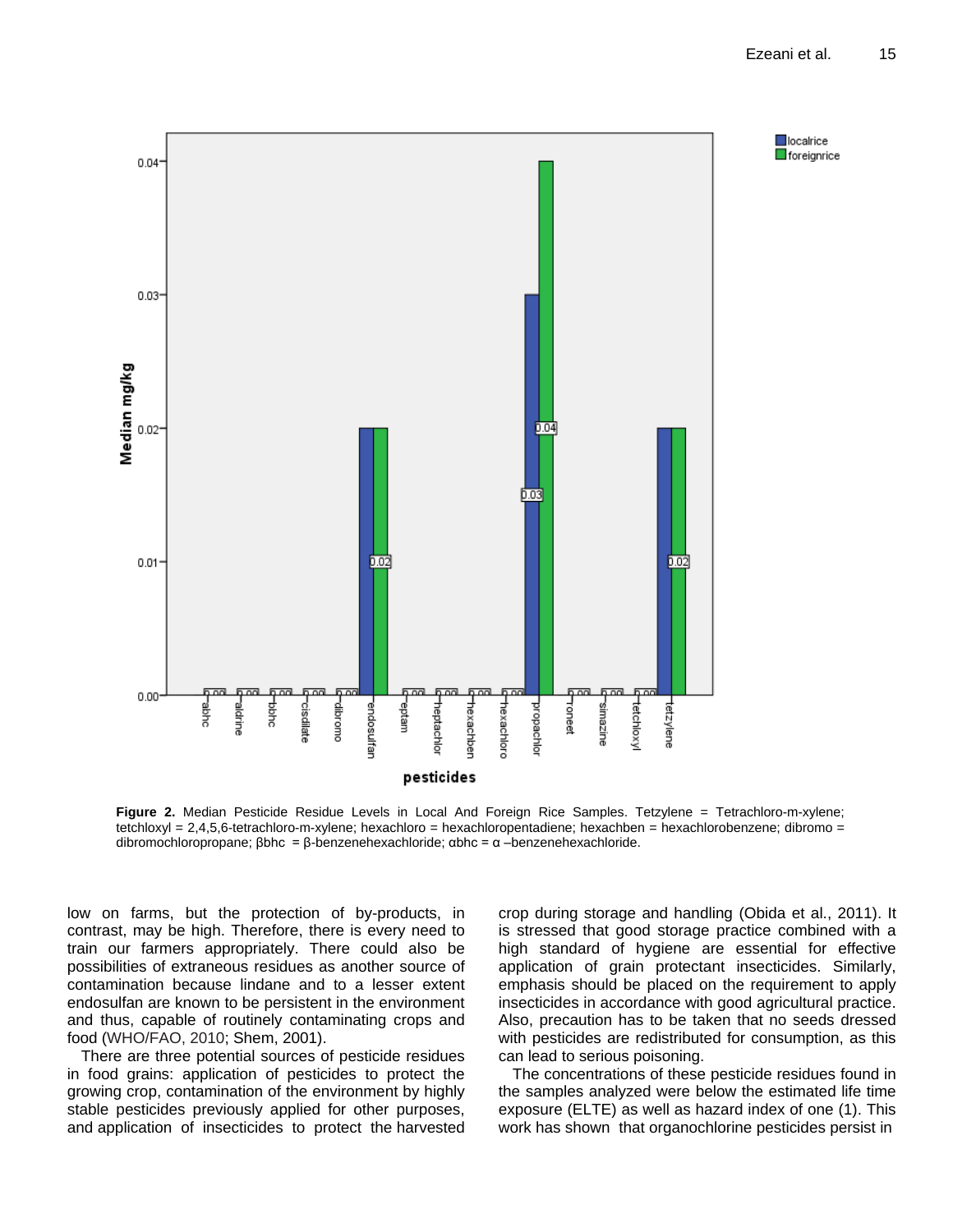|                  | <b>Apple</b> | <b>Rice</b> | Yam     | <b>Beans</b> | <b>Pepper</b>  | <b>MRL</b> | H <sub>II</sub>        |
|------------------|--------------|-------------|---------|--------------|----------------|------------|------------------------|
| <b>Pesticide</b> | (mg/kg)      | (mg/kg)     | (mg/kg) | (mg/kg)      | (mg/kg)        | (mg/kg)    | (mg/kg)                |
| Propachlor       | 0.038        |             |         |              | $\blacksquare$ | 0.05       | $3.5 \times 10^{-6}$   |
| Propachlor       |              |             |         | 0.047        |                | 0.05       | $7.8 \times 10^{-5}$   |
| Propachlor       |              | 0.028       |         |              |                | 0.05       | $8.9 \times 10^{-4}$   |
| Ro-neet          | 0.019        |             |         |              |                | 0.01       | $8.5x10^{-6}$          |
| Simazine         | 0.02         |             |         |              |                | 0.01       | $9.0 \times 10^{-6}$   |
| Tetchlozylene    | 0.076        |             |         |              |                | 0.01       | $172.5 \times 10^{-6}$ |
| Tetchlozylene    |              | 0.02        |         |              |                | 0.01       | $9.5 \times 10^{-4}$   |
| $\alpha$ -BHC    |              |             |         | 0.021        |                | 0.01       | $1.7 \times 10^{-4}$   |
| $\alpha$ -BHC    | 0.02         |             |         |              |                | 0.01       | $9.0 \times 10^{-6}$   |
| $\beta$ -BHC     |              |             |         |              | 0.022          | 0.01       | $1.7 \times 10^{-4}$   |
| $\beta$ -BHC     | 0.02         |             |         |              |                | 0.01       | $9.0 \times 10^{-6}$   |
| Heptachlor       |              |             |         |              | 0.022          | 0.01       | $1.7 \times 10^{-4}$   |
| Heptachlor       | 0.02         |             |         |              |                | 0.01       | $9.0 \times 10^{-6}$   |
| Aldrin           | 0.038        |             |         |              |                | 0.01       | $1.7 \times 10^{-5}$   |
| Endosulfan 1     |              |             |         |              | 0.062          | 0.05       | $10.8 \times 10^{-5}$  |
| Endosulfan 1     | 0.14         |             |         |              |                | 0.05       | $12.5 \times 10^{-6}$  |
| Endosulfan 1     |              | 0.048       |         |              |                | 0.05       | 52.3×10 $^{-5}$        |
| Dibromochl       |              |             |         |              | 0.05           | 0.01       | $8.8 \times 10^{-5}$   |
| Dibromochl       | 0.033        |             |         |              |                | 0.01       | $3.4 \times 10^{-6}$   |
| Hexachlocy       |              |             |         |              | 0.02           | 0.01       | $1.7 \times 10^{-4}$   |
| Hexachlocy       | 0.051        |             |         |              |                | 0.01       | $2.0 \times 10^{-7}$   |
| 2,4,5,6-tetra    | 0.025        |             |         |              |                | 0.01       | $12.5 \times 10^{-6}$  |
| Hexachlo         |              |             |         |              | 0.04           | 0.01       | $16.5 \times 10^{-5}$  |
| Hexachlo         | 0.04         |             |         |              |                | 0.01       | $9.8 \times 10^{-6}$   |
| Hexachlo         |              |             |         | 0.025        |                | 0.01       | $3.5 \times 10^{-6}$   |
| Cis-dillate      |              |             |         |              | 0.055          | 0.01       | $5.0 \times 10^{-4}$   |
| Cis-dillate      | 0.02         |             |         |              |                | 0.01       | $9.0 \times 10^{-6}$   |
| Eptam            |              |             |         |              | 0.052          | 0.01       | $4.3 \times 10^{-4}$   |

**Table 2.** Median pesticide residues level (mg/kg), maximum residue levels (mg/kg) and hazard indices in the different food crops analyzed.

Tetchlozylene = Tetrachloro-m-xylene: Dibromochl = dibromochloropropane: Hexachlocy = hexachlorocyclopentadiene: 2,4,5,6-tetra = 2,4,5,6-tetrachloro-m-xylene; Hexachlo = hexachlorobenzene; α-BHC = α -benzenehexachloride; β-BHC = β-benzenehexachloride.

some food crops in Nigeria, giving the indication that they remain in use in agriculture despite their ban in most developed countries. This work revealed that our major food stuffs contain more of the organochlorine than the cabamate pesticides which are now preferred in the developed countries to organochlorines. There were no pesticides detected in the yam samples. Perhaps the knowledge of safe storage such as curing among yam farmers and traders may have been applied in the storage other than using pesticides. Curing is one of the most effective and simple means of reducing postharvest water and pathological loses of several root crops. Nigeria alone produces three-quarter of the world total output of yam. Yam is a very prominent crop in Nigeria WHO/FAO (2010a). Only hexachlorobenzene was found in both brown beans and white beans (*Phaseolus vulgaris*). The work of (Obida et al., 2011) earlier reported that analysis of samples of cooked beans

and the uncooked beans contained outrageously high levels of lindane (a gamma isomer of benzene hexachloride), an organochlorinated pesticide that was banned under the 1989 Rotterdam convention (Obida et al., 2011). However, Etonihu et al. (2011) showed the presence of dibromochloropropane (DBCP) in beans.

The most frequently occurring pesticides from this study were hexachlorobenzene, propachlor, and endosulfan-1. These pesticides occurred in four of the 5 different types of crops (apple, rice, beans and pepper), with endosulfan-1 at the highest concentration in most of the foods where it was detected. The increased frequency of occurrence of these pesticides may be attributed to their wide and frequent use by the farmers. It is also possible that these pesticides persist in the environment via other sources.

This work also determined the content of some pesticide residues in the samples of some marketed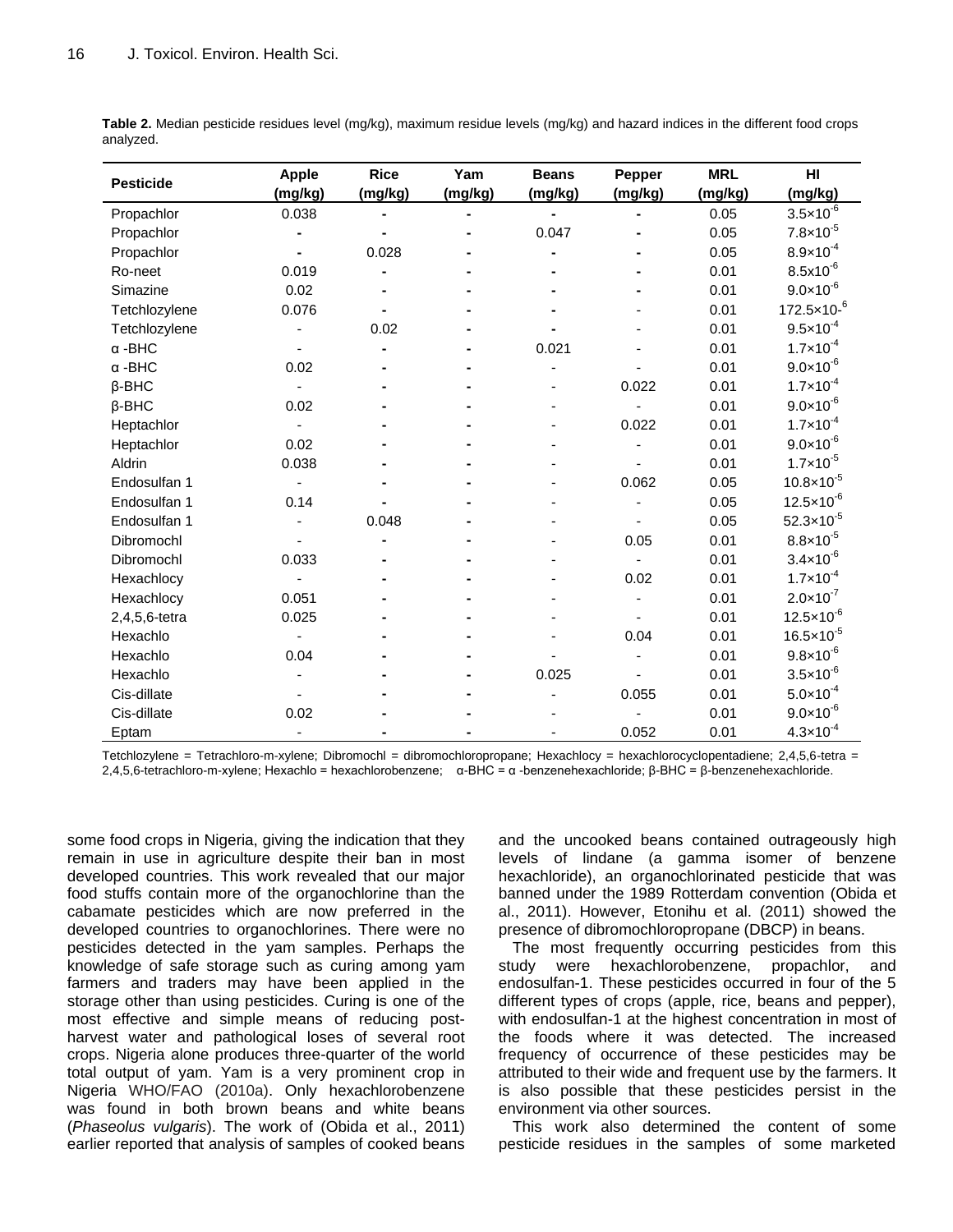

**Figure 3.** Median pesticide residue levels in fresh and dried pepper samples. Tetzylene = Tetrachloro-m-xylene; tetchloxyl = 2,4,5,6-tetrachloro-m-xylene; hexachloro = hexachloropentadiene; hexachben = hexachlorobenzene; dibromo = dibromochloropropane; βbhc = β-benzenehexachloride; αbhc = α – benzenehexachloride.



**Figure 4.** Median Pesticide Residue Levels in Brown and White Beans Samples. Tetzylene = Tetrachloro-m-xylene tetchloxyl = 2,4,5,6-tetrachloro-m-xylene; hexachloro = hexachloropentadiene; hexachben = hexachlorobenzene; dibromo = dibromochloropropane; βbhc = β-benzenehexachloride; αbhc = α – benzenehexachloride.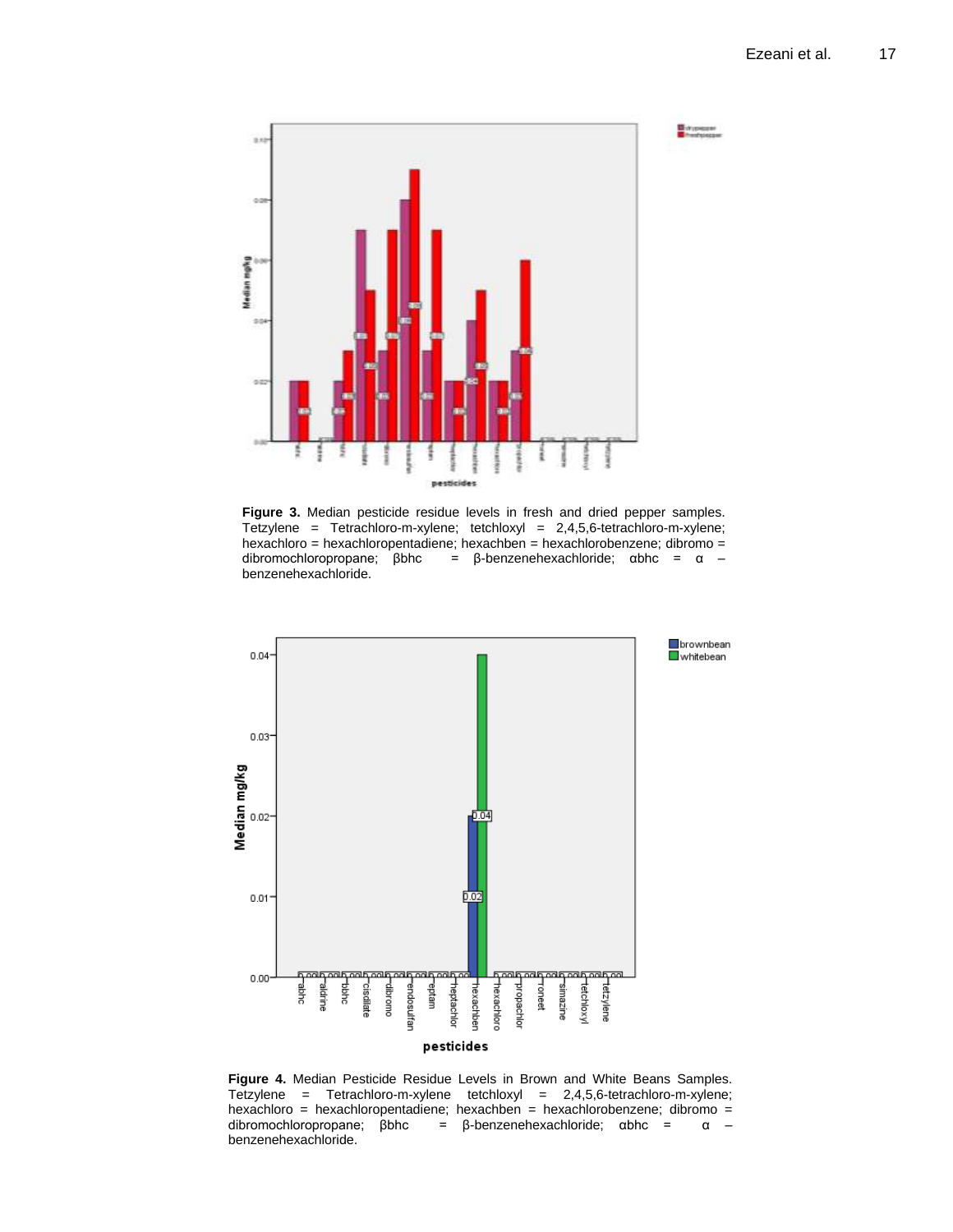edible grains in other to assess their potential health risks. Worthy of note, is the fact that the concentration of these pesticide residues found in these samples are below in the estimated life time exposure (mg/kg/day) of 65 kg man as well as below the hazard index. Therefore, they are considered in this study to pose no immediate threat to man or animals that eat or forage on them. Though Onojoh et al. (2013) did not equally estimate the life time exposure of an adult man as well as the hazard index of the pesticides as obtainable in this study, they reported similar findings in their analysis of pesticides in husked rice grain and rice plant leaves collected from Omala area of Kogi State, Nigeria. These are important factors before conclusion is drawn for safety in consummation. There is every possibility that these pesticide residues may bioaccumulate in the body system of the animals and man who eventually eat them and may initiate chronic pathophysiological problems. Reports have shown that organochlorine residues may concentrate in the adipose tissues and in the blood serum of animals leading to environmental persistence, bioconcentration and biomagnifications, through the food chain pesticide concentration of chicken and meat, resulting from continuously feeding on a diet containing low concentration of pesticides (Aulakh et al., 2006).

A number of factors such as non-availability to farmers and/or non application of these insecticides during the period of cultivation or harvest, and also application of low concentration levels below the limits of quantitation may be responsible of the non-detection of some of the pesticides analyzed. These may be possible in trends of sultan, vernam, ordram, treflan, balan, γ-chlordan, and αchlordane which are not detected in these food materials, but the higher accumulation of endosulfan-1 in apple and other food materials may be due to the volume of applications and also its solubility than others (Obida et al., 2011).

It is stressed that good storage practice combined with a high standard of hygiene are essential for effective application of grain protectant insecticides. Similarly, emphasis is placed on the requirement to apply insecticides in accordance with good agricultural practice. This means that staff using insecticides must be: well trained; able to read and understand the information on labels, especially the hazard and first aid messages; understand the specific requirements for applying individual insecticides; and understand the 'withholding period' concept. Also, precaution has to be taken that no seeds dressed with pesticides are redistributed for consumption, which can lead to serious poisoning. When pesticides are used, the quality of the product has to be monitored continuously. This is usually done by the respective national authorities. It is important to ensure that formulations and labels are accurate and in accordance with international standards. Particularly in hot climates, certain active ingredients can degrade very rapidly if they are stored improperly. There might also be incorrect labelling of the concentration of active ingredient or even indication of the wrong active ingredient.

# **Conclusion**

The most common pesticide residues found in the food crops analyzed were propachlor, endosulfan-1 and hexachlorobenzene. Endosulfan-1 had the highest concentration in most of the foods where it was detected. This shows that contamination by organochlorine pesticides is common in food crops. The high number of residues detected with concentrations above the MRLs is a source of concern. There is therefore need for education of farmers and traders, and regular screening of food crops in Nigeria and the world at large to monitor the levels of their poisonous chemicals and thus protect the consumers, and also in case of international trade.

# **CONFLICT OF INTERESTS**

There is no conflicting of interest.

## **REFERENCES**

- Aulakh RS, Gill JP, Bedi J, Shrma JK, Joia BS, Ockerman HW (2006). Organochlorine pesticides residues in poultry feed chicken muscle and eggs at poultry farm in Punjab, India. Journal of the Science of Food and Agriculture 86(5):741-744.
- Akoto O, Gavor S, Appah MK , Apau J (2015). Estimation of human health risk associated with the consumption of pesticidecontaminated vegetables from Kumasi, Ghana. Environmental Monitoring and Assessment 187(5):1-9.
- Awofadeji S (2008). Nigeria: food poisoning: how many more will have to die? This Day Online Newspaper 2:23. https://allafrica.com/stories/200807220465.html
- Bassil KI, Vakil C, Sanborn M, Cole DC, Kaur JS, Kerr KJ (2007). Cancer health effects of pesticides: systematic review. Canadian Family Physician 53(10):1704-1711.
- Damalas CA (2009). Understanding benefits and risks of pesticide use. Scientific Research and Essays 4(10) :945-949.
- Damalas CA, Eleftherohorinos IG (2011). Pesticide exposure, safety issues, and risk assessment indicators. International Journal of Environmental Research and Public Health 8(5):1402-1419.
- Enserink M , Hines PJ, vignieri S N, Wigginton, N S, Yeston JS (2013). The pesticide paradox. Science 341(6147):728-729.
- Environmental Protection Agency (EPA) (1994). Sampling equipment decontamination. Sop#: 2006
- Environmental Protection Agency (EPA) (1999). Chlorpyrifos fate and environmental risk assessment. U.S. Government printing office, Washington,DC, USA.
- Etonihu AC, Aminu BA, Ambo A, Etonihu K (2011). Iodine content and pesticide residues of some Nigerian food grains Continent. Journal of Agricultural Science 5(1):26-32.
- Ezeani MC, Onyenekwe CC, Meludu SC, Akujobi CA, Ifeanyichukwu MO, Ezeani UU (2017). Analysis of Circulating Immune Complexes and Detection of Microbial Antigenic Components in Breast Tumours in Anambra State Nigeria. Cancer Research Journal 5(1):1-8.
- Grewal AS (2017). Pesticide residues in food grains, vegetables and fruits: a hazard to human health. Journal of Medicinal Chemistry and Toxicology 2(1):40-46.
- Gunnell D, Eddleston M (2003). Suicide by intentional ingestion of pesticides: a continuing tragedy in developing countries. International Journal of Epidemiology 32(6):902-909.
- Igiri AO, Ekong MB, Ogan CA, Odey CA (2009). Body mass index